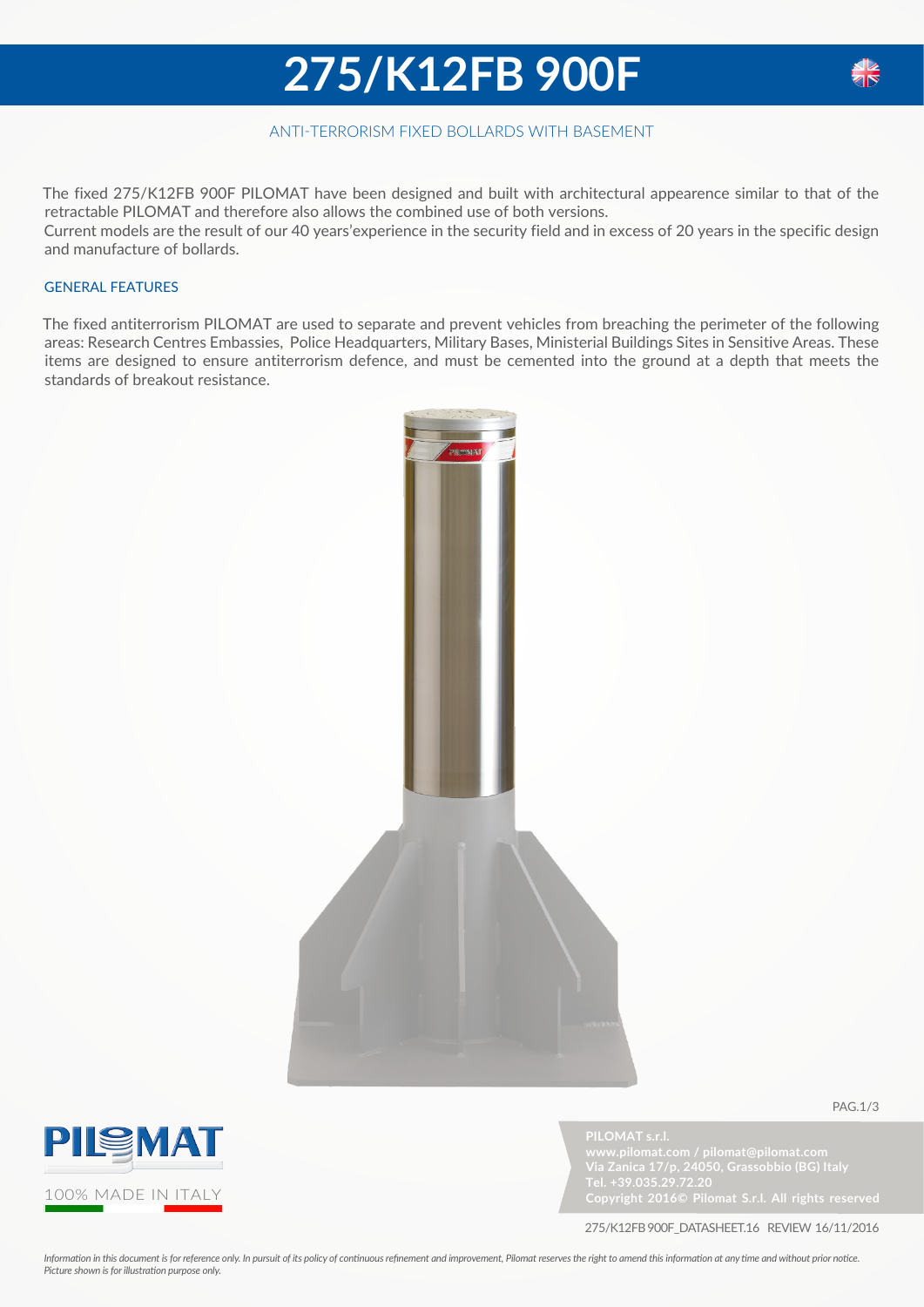# **275/K12FB 900F**

#### available items

PILOMAT BOLLARD 275/K12FB 900FFEV - NORMAL STEEL PAINTED

PILOMAT BOLLARD 275/K12FB 900FIXS - STAINLESS STEEL BRUSHED

RIBS ON FIXED CYLINDER - NORMAL STEEL

HEAD WITHOUT LOGO FOR PILOMAT 275/K12FB 900F

REFLECTING ADHESIVE STRIP - WHITE (NO-LOGO)

MULTILED FLASHING LIGHT - 25 LED POINTS

FLASHING LIGHT POWER CIRCUIT FOR FIXED BOLLARDS (MAX. 4 BOLLARDS)

PAINTING WITH RAL COLOUR ON REQUEST



 $\epsilon$ 



**Tel. +39.035.29.72.20**

pag.2/3

275/K12FB 900F\_datasheet.16 review 16/11/2016

*Information in this document is for reference only. In pursuit of its policy of continuous refinement and improvement, Pilomat reserves the right to amend this information at any time and without prior notice. Picture shown is for illustration purpose only.*